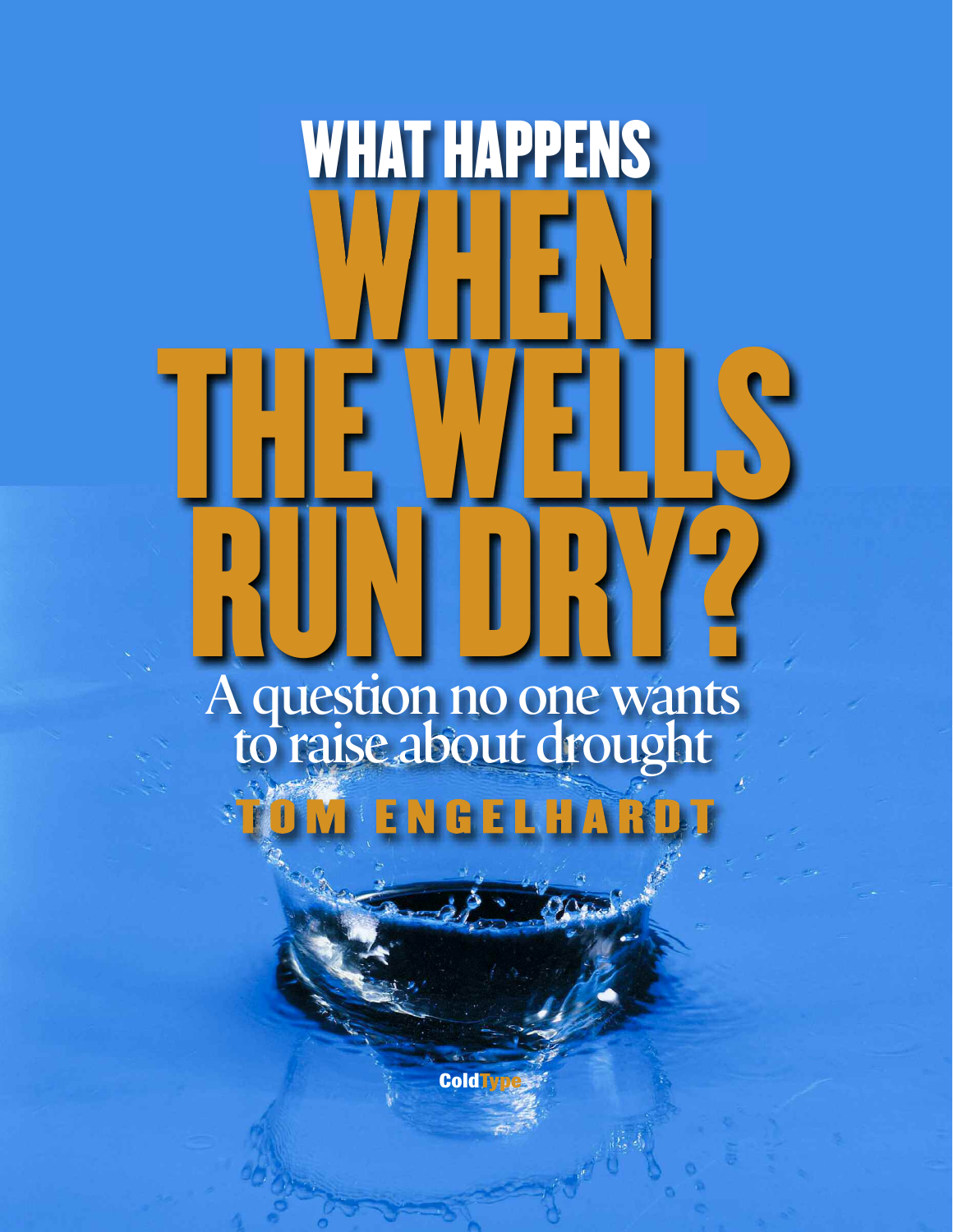

**Tom Engelhardt,** who runs the Nation Institute's Tomdispatch.com, is the co-founder of the American Empire Project. His book, *The End of Victory Culture* (University of Massachusetts Press), has just been thoroughly updated in a newly issued edition that deals with victory culture's crash-and-burn sequel in Iraq.

© Copyright 2007 Tom Engelhardt

This essay originally appeared on the TomDispatch.com web site



WRITING WORTH READING FROM AROUND THE WORLD [www.coldtype.net](http://www.coldtype.net)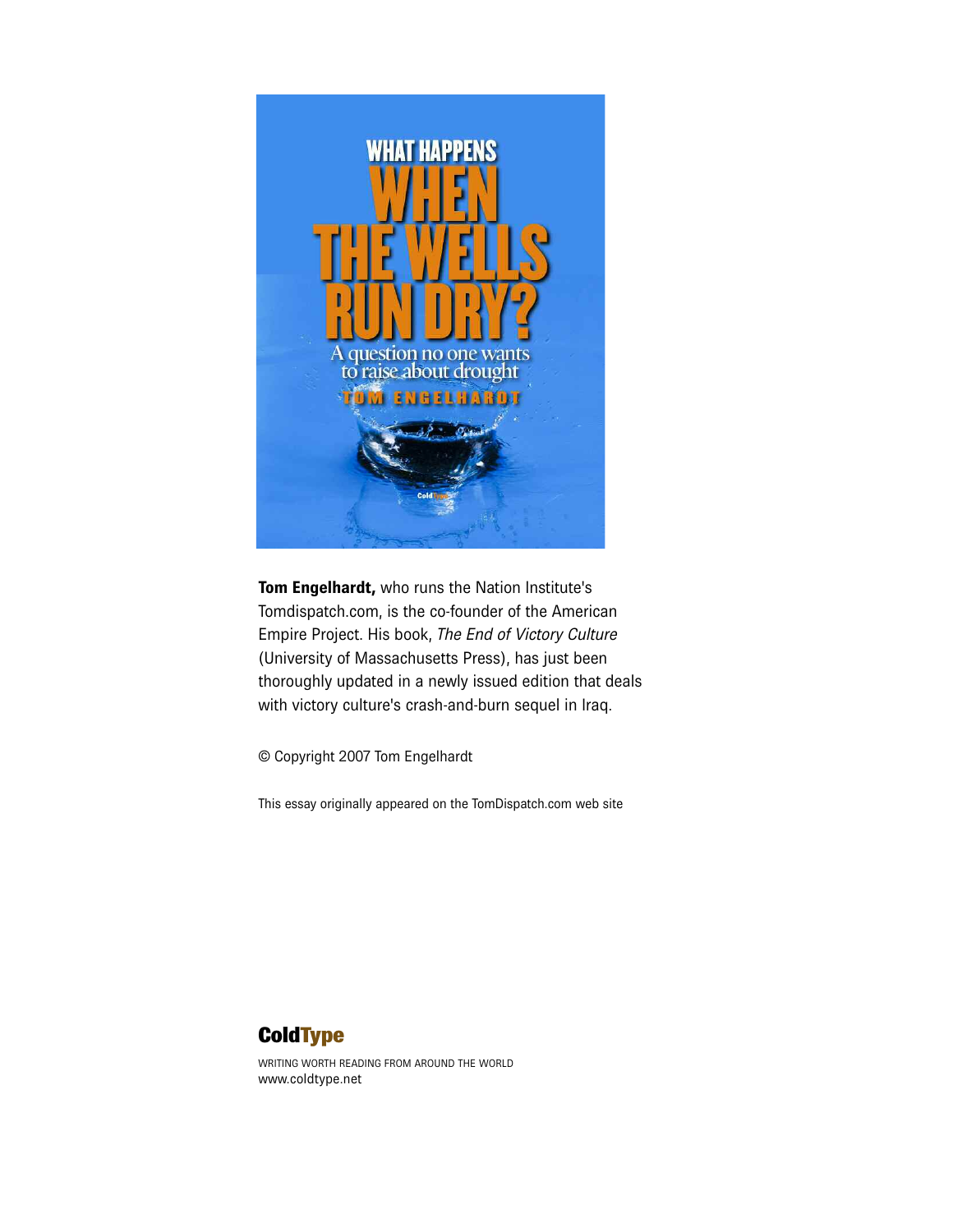

eorgia's on my mind. Atlanta, Georgia. It's a city in trouble<br>in a state in trouble in a region in trouble. Water trouble.<br>Trouble big enough that the state government's moving<br>fast. Just a few weeks ago, backed up by a ch in a state in trouble in a region in trouble. Water trouble. Trouble big enough that the state government's moving fast. Just a few weeks ago, backed up by a choir singing "Amazing Grace," accompanied by three protestant minis-

ters, and 20 demonstrators from the Atlanta Freethought Society, Georgia's Baptist Governor Sonny Perdue led a crowd of hundreds in prayers for rain. "We've come together here," he said, "simply for one reason and one reason only: To very reverently and respectfully pray up a storm." It seems, however, that the Almighty -- He "who can and will make a difference" - was otherwise occupied and the regional drought continued to threaten Atlanta, a metropolis of 5 million people (and growing fast), with the possibility that it might run out of water in as little as 80 days or as much as a year, if the rains don't come.

Here's a little summary of the situation today:

Water rationing has hit the capital. Car washing and lawn watering are prohibited within city limits. Harvests in the region have dropped by 15-30%. By the end of summer, local reservoirs and dams were holding 5% of their capacity.

Oops, that's not Atlanta, or even the southeastern U.S. That's Ankara, Turkey, hit by a fierce drought and high temperatures that also have had southern and southwestern Europe in their grip.

Sorry, let's try that again. Imagine this scenario:

Over the last decade, 15-20% decreases in precipitation have been recorded. These water losses have been accompanied by record temperatures and increasing wildfires in areas where populations have been growing rapidly. A fierce drought has settled in -- of the hun-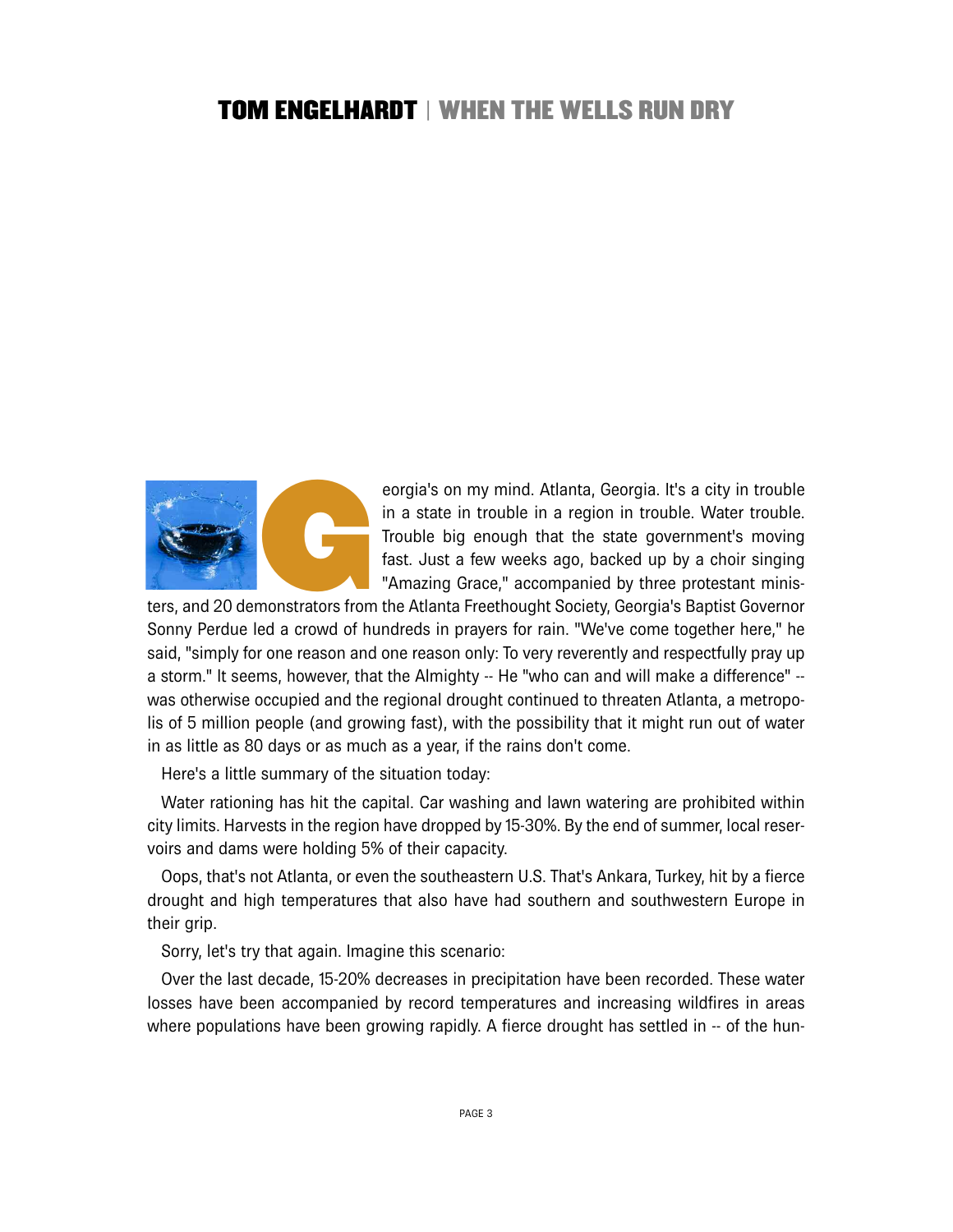dred-year variety. Lawns can be watered but just for a few hours a day (and only by bucket); four-minute showers are the max allowed. Car washes are gone, though you can clean absolutely essential car windows and mirrors by hand.

Sound familiar? As it happens, that's not the American southeast either; that's a description of what's come to be called "The Big Dry" -- the unprecedented drought that has swept huge parts of Australia, the worst in at least a century on an already notoriously dry continent, but also part of the world's breadbasket, where crops are now failing regularly and farms closing down.

In fact, on my way along the parched path toward Atlanta, Georgia, I found myself taking any number of drought-stricken detours. There's Moldova. (If you're like me, odds are you don't even know where that small, former Soviet republic falls on a map.) Like much of southern Europe, it experienced baking temperatures this summer, exceptionally low precipitation, sometimes far less than 50% of expected rainfall, failing crops and farms, and spreading wildfires. (The same was true, to one degree or another, of Albania, Bulgaria, Croatia, Macedonia, and -- with its 100-year record scorching of Biblical proportions -- Greece which lost 10% of its forest cover in a month-long fiery apocalypse, leaving "large tracts of countryside…. at risk of depopulation.")

Or how about Morocco, across the Mediterranean, which experienced 50% less rainfall than normal? Or the Canary Islands, those Spanish vacation spots in the Atlantic Ocean known to millions of visitors for their year-around mild climate which, this summer, morphed into 104 degree days, strong winds, and fierce wildfires. Eighty-six thousand acres were burnt to a crisp, engulfing some of the islands in flames and smoke that drove out thousands of tourists?

Or what about Mexico's Tehuacán Valley, where, thousands of years ago, corn was first domesticated as an agricultural crop. Even today, asking for "un Tehuacán" in a restaurant in Mexico still means getting the best bottled mineral water in the country. Unfortunately, the area hasn't had a good rain since 2003, and the ensuing drought conditions have made subsistence farming next to impossible, sending desperate locals northwards and across the border as illegal immigrants -- some into southern California, itself just swept by monstrous Santa Ana-driven wildfires, fanned by prolonged drought conditions and fed tinder by new communities built deep into the wild lands where the fires gestate. And Tehuacán is but one disaster zone in a growing Mexican catastrophe. As Mike Davis has written, "Abandoned ranchitos and near-ghost towns throughout Coahuila, Chihuahua and Sonora testify to the relentless succession of dry years -- beginning in the 1980s but assuming truly catastrophic intensity in the late 1990s -- that has pushed hundreds of thousands of poor rural people toward the sweatshops of Ciudad Juárez and the barrios of Los Angeles."

According to the How Dry I Am Chart of "livability expert" Bert Sperling, four cities in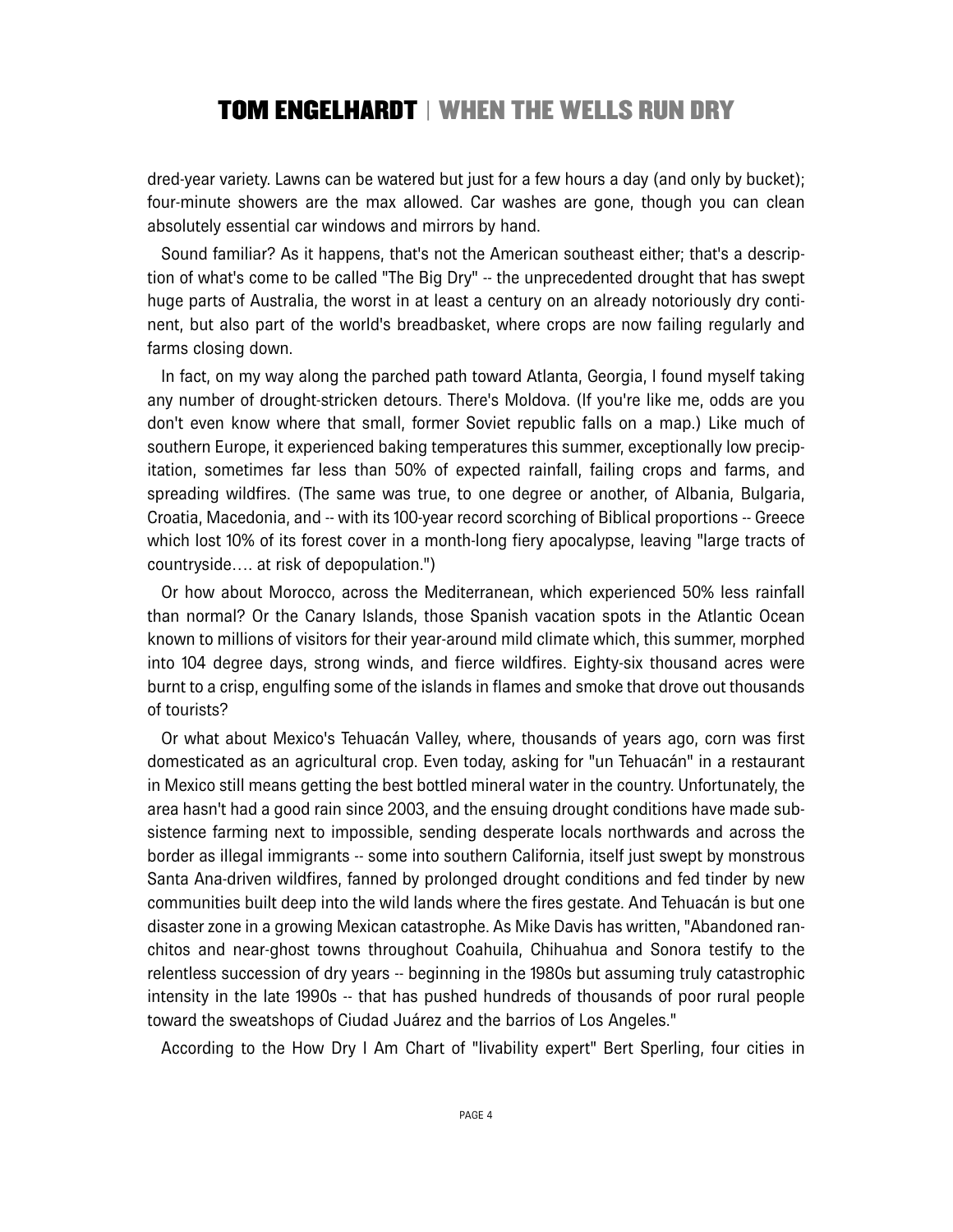Southern California, not parched Atlanta, top the national drought ratings: Los Angeles, San Diego, Oxnard, and Riverside. In addition, Pasadena has had the dubious honor, through September, of experiencing its driest year in history.

#### **RESOURCE WARS IN THE HOMELAND**

"Resource wars" are things that happen elsewhere. We don't usually think of our country as water poor or imagine that "resource wars" might be applied as a description to various state and local governments in the southwest, southeast, or upper Midwest now fighting tooth and nail for previously shared water. And yet, "war" may not be a bad metaphor for what's on the horizon. According to the National Climate Data Center, federal officials have declared 43% of the contiguous U.S. to be in "moderate to extreme drought." Already, Sonny Perdue of Georgia is embroiled in an ever more bitter conflict -- a "water war," as the headlines say -- with the governors of Florida and Alabama, as well as the Army Corps of Engineers, over the flow of water into and out of the Atlanta area.

He's hardly alone. After all, the Southwest is in the grips of what, according to Davis, some climatologists are terming a "'mega-drought,' even the 'worst in 500 years.'" More shockingly, he writes, such conditions may actually represent the region's new "normal weather." The upper Midwest is also in rainfall-shortage mode, with water levels at all the Great Lakes dropping unnervingly. The water level of Lake Superior, for instance, has fallen to the "lowest point on record for this time of year." (Notice, by the way, how many "records" are being set nationally and globally in these drought years; how many places are already beginning to push beyond history, which means beyond any reference point we have.)

And then there's the southeast, 26% of which, according to the National Weather Service, is in a state of "exceptional" drought, its most extreme category, and 78% of which is "drought-affected." We're talking here about a region normally considered rich in water resources setting a bevy of records for dryness. It has been the driest year on record for North Carolina and Tennessee, for instance, while 18 months of blue skies have led Georgia to break every historical record, whether measured by "the percentage of moisture in the soil, the flow rate of rivers, [or] inches of rain."

Atlanta is hardly the only city or town in the region with a dwindling water supply. According to David Bracken of Raleigh's News & Observer, "17 North Carolina water systems, including Raleigh and Durham, have 100 or fewer days of water supply remaining before they reach the dregs." Rock Spring, South Carolina, "has been without water for a month. Farmers are hauling water by pickup truck to keep their cattle alive." The same is true for the tiny town of Orme, Tennessee, where the mayor turns on the water for only three hours a day.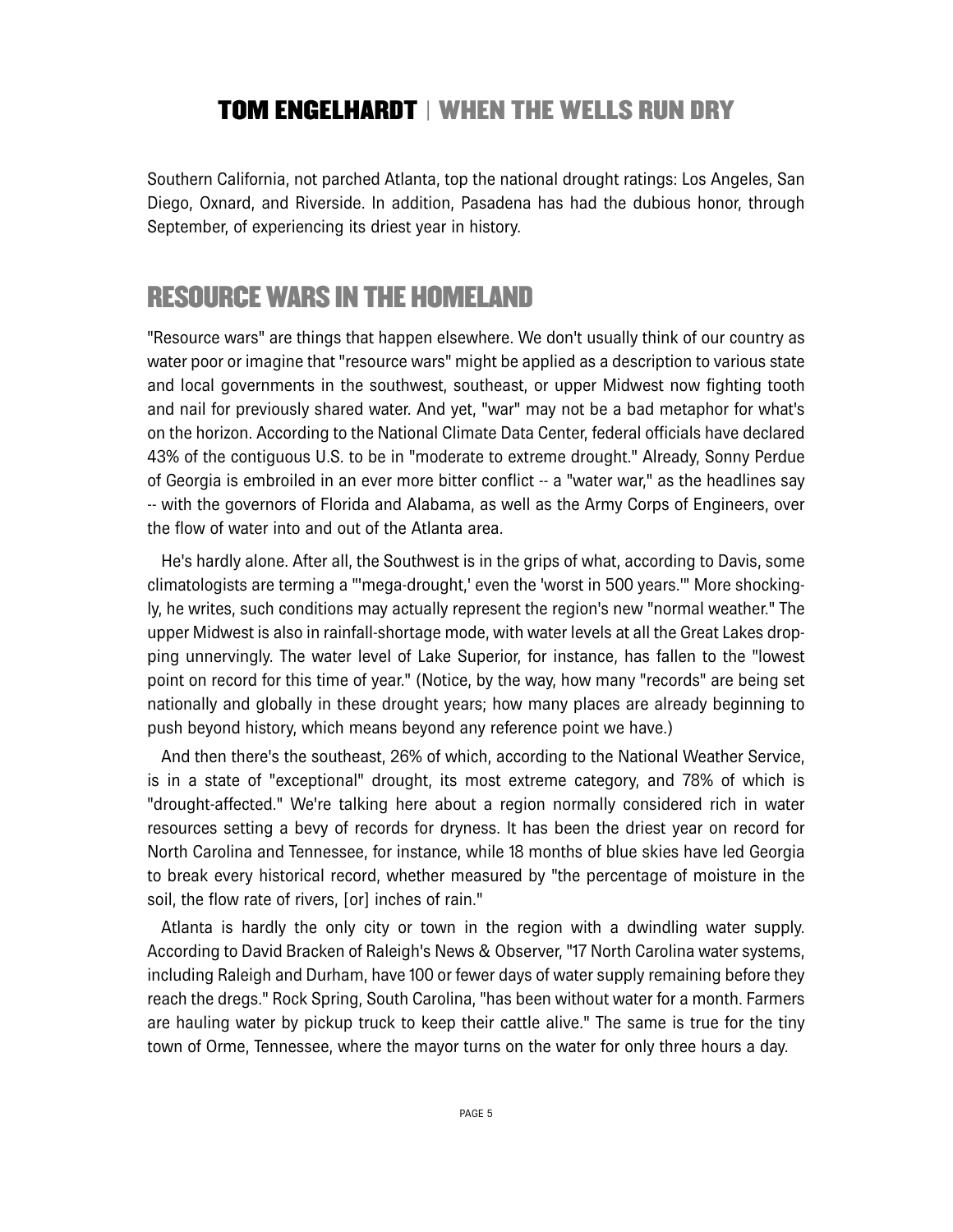And then, there's Atlanta, its metropolitan area "watered" mainly by a 1950s man-made reservoir, Lake Lanier, which, in dramatic photos, is turning into baked mud. Already with a population of five million and known for its uncontrolled growth (as well as lack of water planning), the city is expected to house another two million inhabitants by 2030. And yet, depending on which article you read, Atlanta will essentially run out of water by New Year's eve, in 80 days, in 120 days, or, according to the Army Corps of Engineers -- which seems to find this reassuring -- in 375 days, if the drought continues (as it may well do).

Okay, so let's try again:

Across the region, fountains sit "bone dry"; in small towns, "full-soak" baptisms have been stopped; car washes and laundromats are cutting hours or shutting down. Golf courses have resorted to watering only tees and greens. Campfires, stoves, and grills are banned in some national parks. The boats have left Lake Lanier and the metal detectors have arrived.

This is the verdant southeastern United States, which, thanks in part to a developing La Nina effect in the Pacific Ocean, now faces the likelihood of a drier than ever winter. And, to put this in context, keep in mind that 2007 "to date has been the warmest on record for land [and]… the seventh warmest year so far over the oceans, working out to the fourth warmest overall worldwide." Oh, and up in the Arctic sea, the ice pack reached its lowest level this September since satellite measurements were begun in 1979.

#### **AND THEN?**

And then, there's that question which has been nagging at me ever since this story first caught my attention in early October as it headed out of the regional press and slowly made its way toward the top of the nightly TV news and the front-pages of national newspapers; it's the question I've been waiting patiently for some environmental reporter(s) somewhere in the mainstream media to address; the question that seems to me so obvious I find it hard to believe everyone isn't thinking about it; the one you would automatically want to have answered -- or at least gnawed on by thoughtful, expert reporters and knowledgeable pundits. Every day for the last month or more I've waited, as each piece on Atlanta ends at more or less the same point -- with the dire possibility that the city's water will soon be gone -- as though hitting a brick wall.

Not that there hasn't been some fine reportage -- on the extremity of the situation, the overbuilding and overpopulating of the metropolitan region, the utter heedlessness that went with it, and the resource wars that have since engulfed it. Still, I've Googled around, read scores of pieces on the subject, and they all -- even the one whose first paragraph asked, "What if Atlanta's faucets really do go dry?" -- seem to end just where my question begins.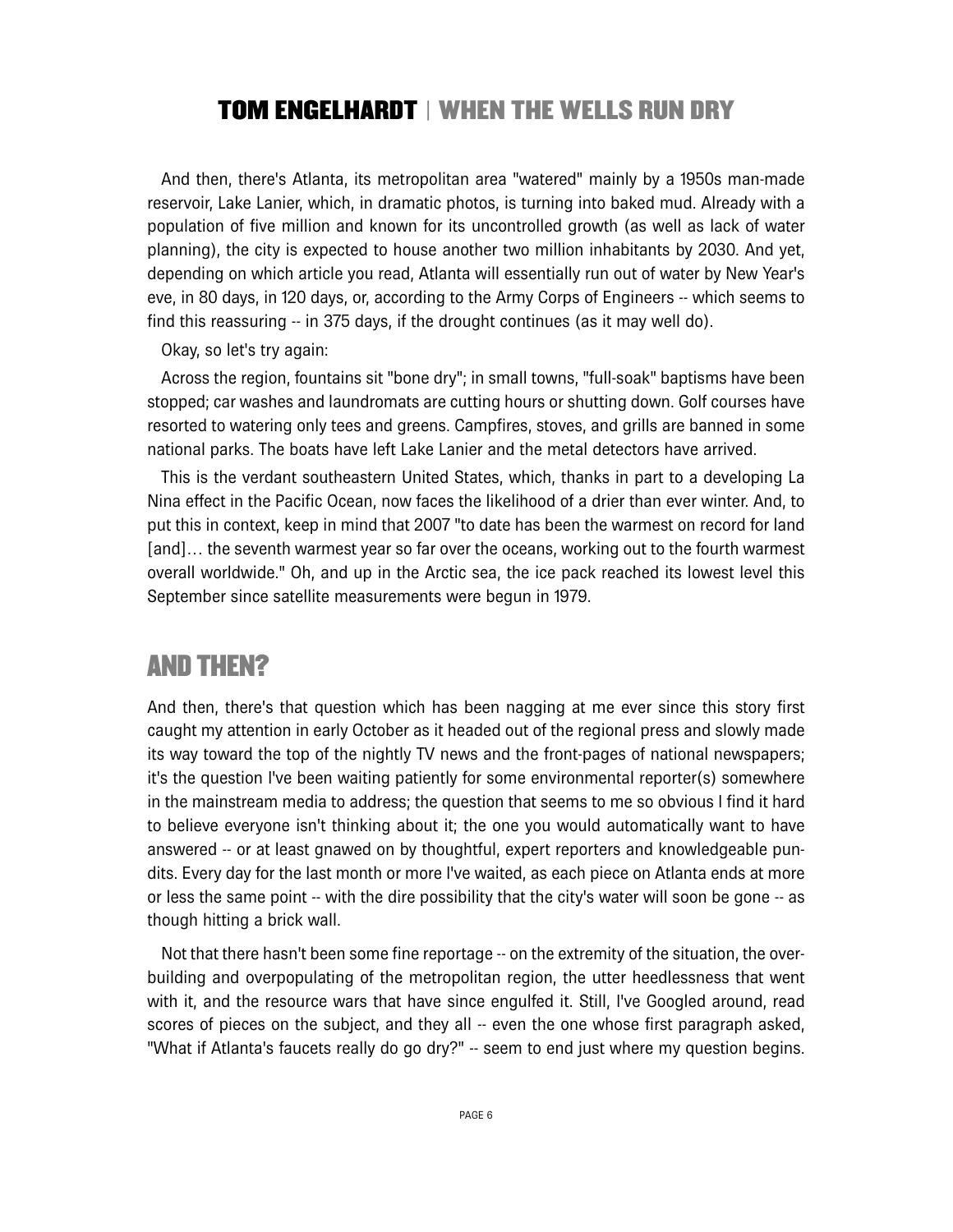It's as if, in each piece, the reporter had reached the edge of some precipice down which no one cares to look, lest we all go over.

Based on the record of the last seven years, we can take it for granted that the Bush administration hasn't the slightest desire to glance down; that no one in FEMA who matters has given the situation the thought it deserves; and that, on this subject, as on so many others, top administration officials are just hoping to make it to January 2009 without too many more scar marks. But, if not the federal government, shouldn't somebody be asking? Shouldn't somebody check out what's actually down there?

So let me ask it this way: And then?

And then what exactly can we expect? If the southeastern drought is already off the charts in Georgia, then, whether it's 80 days or 800 days, isn't there a possibility that Atlanta may one day in the not-so-distant future be without water? And what then?

Okay, they're trucking water into waterless Orme, Tennessee, but the town's mayor, Tony Reames, put the matter well, worrying about Atlanta. "We can survive. We're 145 people but you've got 4.5 million there. What are they going to do?"

What indeed? Has water ever been trucked in to so many people before? And what about industry including, in the case of Atlanta, Coca Cola, which is, after all, a business based on water? What about restaurants that need to wash their plates or doctors in hospitals who need to wash their hands?

Let's face it, with water, you're down to the basics. And if, as some say, we've passed the point not of "peak oil," but of "peak water" (and cheap water) on significant parts of the planet… well, what then?

I mean, I'm hardly an expert on this, but what exactly are we talking about here? Someday in the reasonably near future could Atlanta, or Phoenix, which in winter 2005-2006, went 143 days without a bit of rain, or Las Vegas become a Katrina minus the storm? Are we talking here about a new trail of tears? What exactly would happen to the poor of Atlanta? To Atlanta itself?

Certainly, you've seen the articles about what global warming might do in the future to fragile or low-lying areas of the world. Such pieces usually mention the possibility of enormous migrations of the poor and desperate. But we don't usually think about that in the "homeland." Maybe we should.

Or maybe, for all I know, if the drought continues, parts of the region will burn to a frizzle first, à la parts of southern California, before they can even experience the complete loss of water? Will we have hundred-year fire records in the South, without a Santa Ana wind in sight? And what then?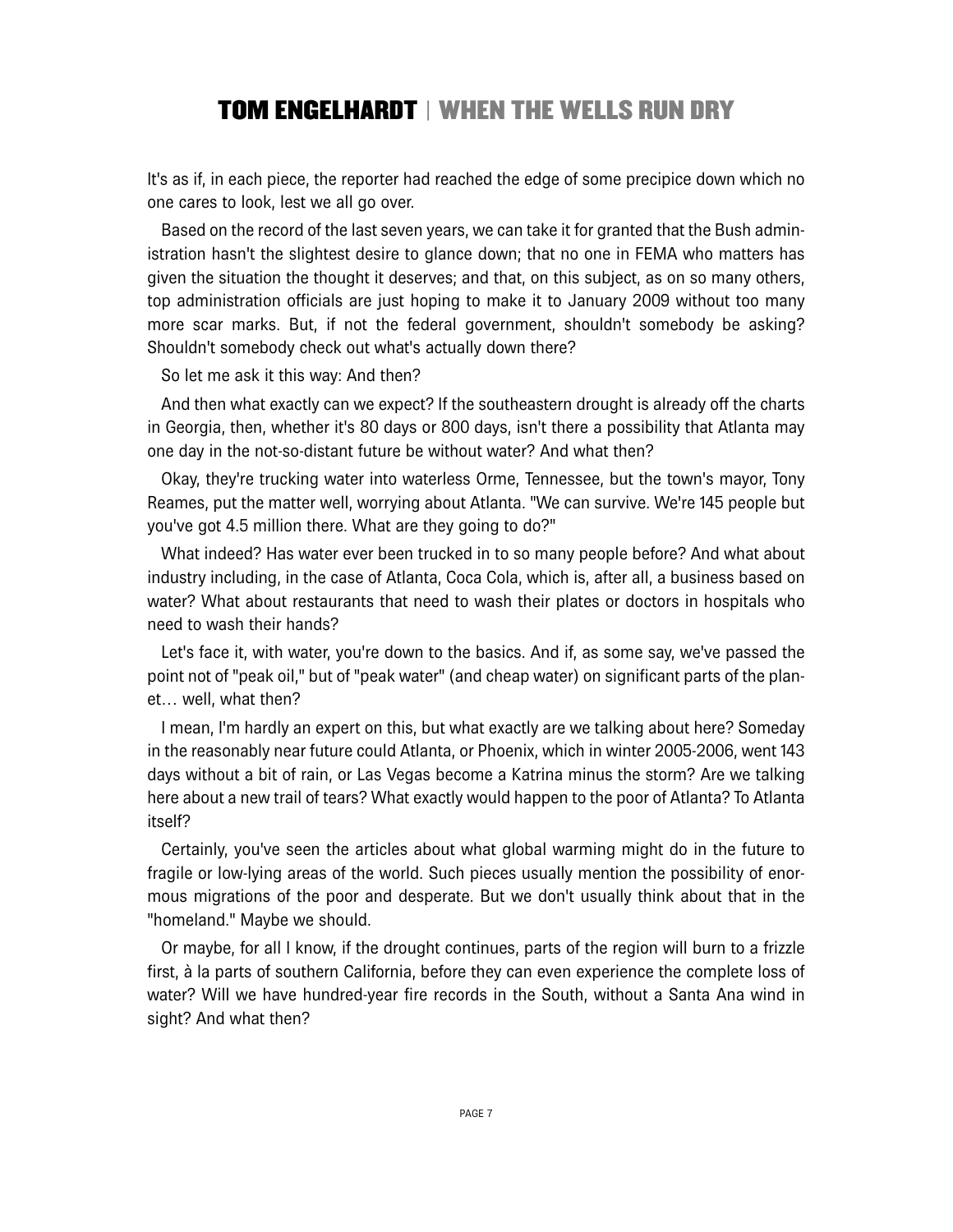#### **MASS MIGRATIONS?**

Okay, excuse a terrible, even tasteless, sports analogy, but think of this as a major bowl game, and they've sent one of the water boys -- me -- to man the press booth. I mean, please. Why am I the one asking this? Where's the media's first team?

In my own admittedly limited search of the mainstream, I found only one vivid, thoughtful recent piece on this subject: "The Future Is Drying Up," by Jon Gertner, written for the New York Times Magazine. It focused on the southwestern drought and began to explore some of the "and thens," as in this brief passage on Colorado in which Gertner quotes Roger Pulwarty, a "highly regarded climatologist" at the National Oceanic and Atmospheric Administration:

"The worst outcome…. would be mass migrations out of the region, along with bitter interstate court battles over the dwindling water supplies. But well before that, if too much water is siphoned from agriculture, farm towns and ranch towns will wither. Meanwhile, Colorado's largest industry, tourism, might collapse if river flows became a trickle during summertime."

Mass migrations, exfiltrations…. Stop a sec and take in that possibility and what exactly it might mean. After all, we do have some small idea, having, in recent years, lost one American city, New Orleans, at least temporarily.

Or consider another "and then" prediction: What if the prolonged drought in the southwest turns out, as Mike Davis wrote in the Nation magazine, to be "on the scale of the medieval catastrophes that contributed to the notorious collapse of the complex Anasazi societies at Chaco Canyon and Mesa Verde during the twelfth century"?

What if, indeed.

I'm not simply being apocalyptic here. I'm just asking. It's not even that I expect answers. I'd just like to see a crew of folks with the necessary skills explore the "and then" question for the rest of us. Try to connect a few dots, or tell us if they don't connect, or just explain where the dots really are.

# **AS THE WORLD BURNS**

Okay, since I'm griping on the subject, let me toss in another complaint. As this piece has indicated, the southeastern drought, unlike the famed cheese of childhood song, does not exactly stand alone. Such conditions, often involving record or near record temperatures, and record or near record wildfires, can be observed at numerous places across the planet. So why is it that, except at relatively obscure websites, you can hardly find a mainstream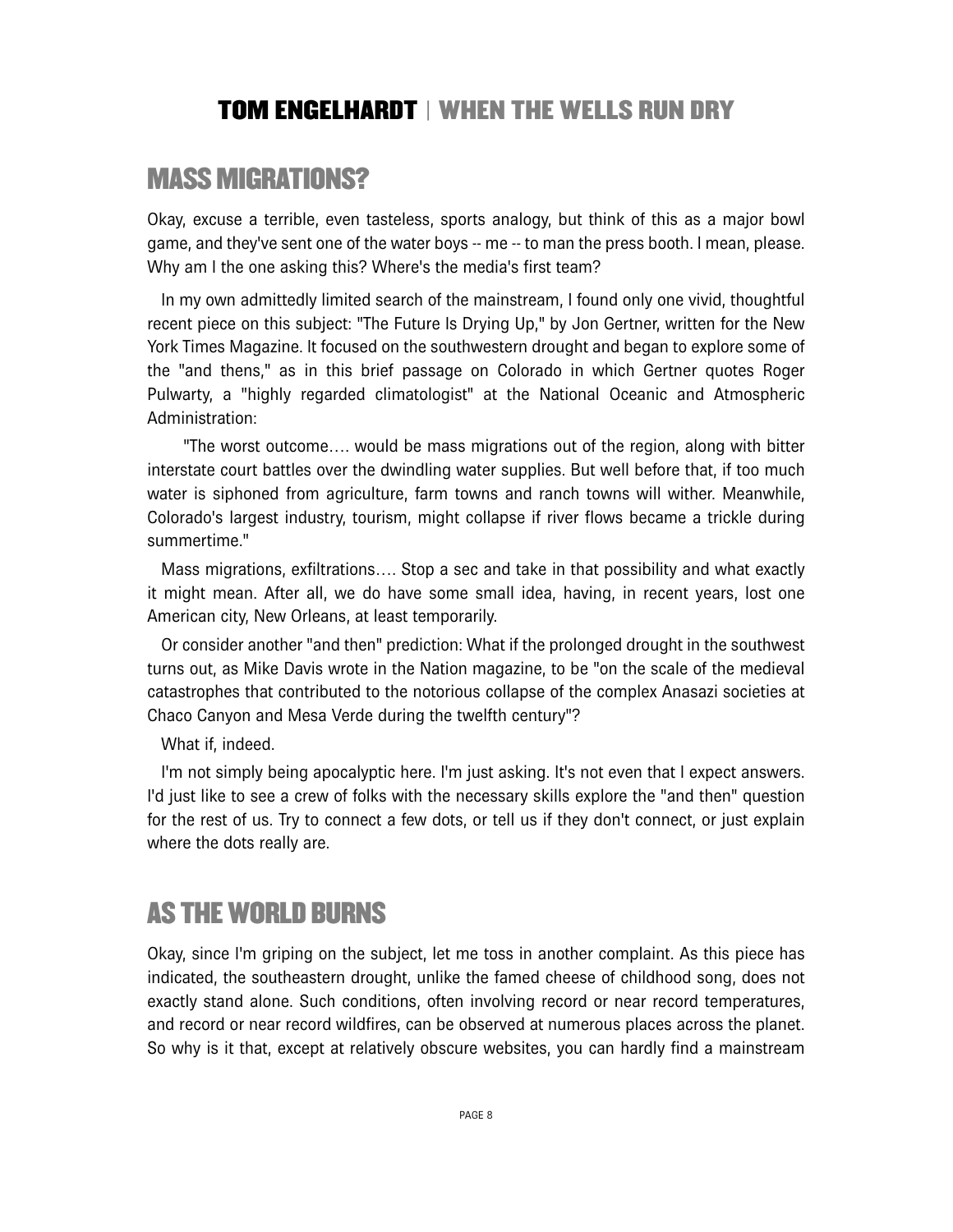piece that mentions more than one drought at a time?

An honorable exception would be a recent Seattle Times column by Neal Peirce that brought together the southwestern and southeastern droughts, as well as the Western "flame zone," where "mega-fires" are increasingly the norm, in the context of global warming, in order to consider our seemingly willful "myopia about the future."

But you'd be hard-pressed to find many pieces in our major newspapers (or on the TV news) that put all (or even a number) of the extreme drought spots on the global map together in order to ask a simple question (even if its answer may prove complex indeed): Do they have anything in common? And if so, what? And if so, what then?

To find even tentative answers to such questions you have to leave the mainstream. Amy Goodman of Democracy Now!, for example, interviewed paleontologist and author of The Weather Makers: The History and Future Impact of Climate Change, Tim Flannery recently on the topic of a "world on fire." Flannery offered the following observation:

"It's not just the Southeast of the United States. Europe has had its great droughts and water shortages. Australia is in the grip of a drought that's almost unbelievable in its ferocity. Again, this is a global picture. We're just getting much less usable water than we did a decade or two or three decades ago. It's a sort of thing again that the climate models are predicting. In terms of the floods, again we see the same thing. You know, a warmer atmosphere is just a more energetic atmosphere. So if you ask me about a single flood event or a single fire event, it's really hard to make the connection, but take the bigger picture and you can see very clearly what's happening."

I know answers to the "and then" question are not easy or necessarily simple. But if drought -- or call it "desertification" -- becomes more widespread, more common in heavily populated parts of the globe already bursting at the seams (and with more people arriving daily), if whole regions no longer have the necessary water, how many trails of tears, how many of those mass migrations or civilizational collapses are possible? How much burning and suffering and misery are we likely to experience? And what then?

These are questions I can't answer; that the Bush administration is guaranteed to be desperately unwilling and unprepared to face; and that, as yet, the media has largely refused to consider in a serious way. And if the media can't face this and begin to connect some dots, why shouldn't Americans be in denial, too?

It's not that no one is thinking about, or doing work on, drought. I know that scientists have been asking the "and then" questions (or perhaps far more relevant ones that I can't even formulate); that somewhere people have been exploring, studying, writing about them. But how am I to find out?

Of course, all of us can wander the Internet; we can visit the National Oceanic and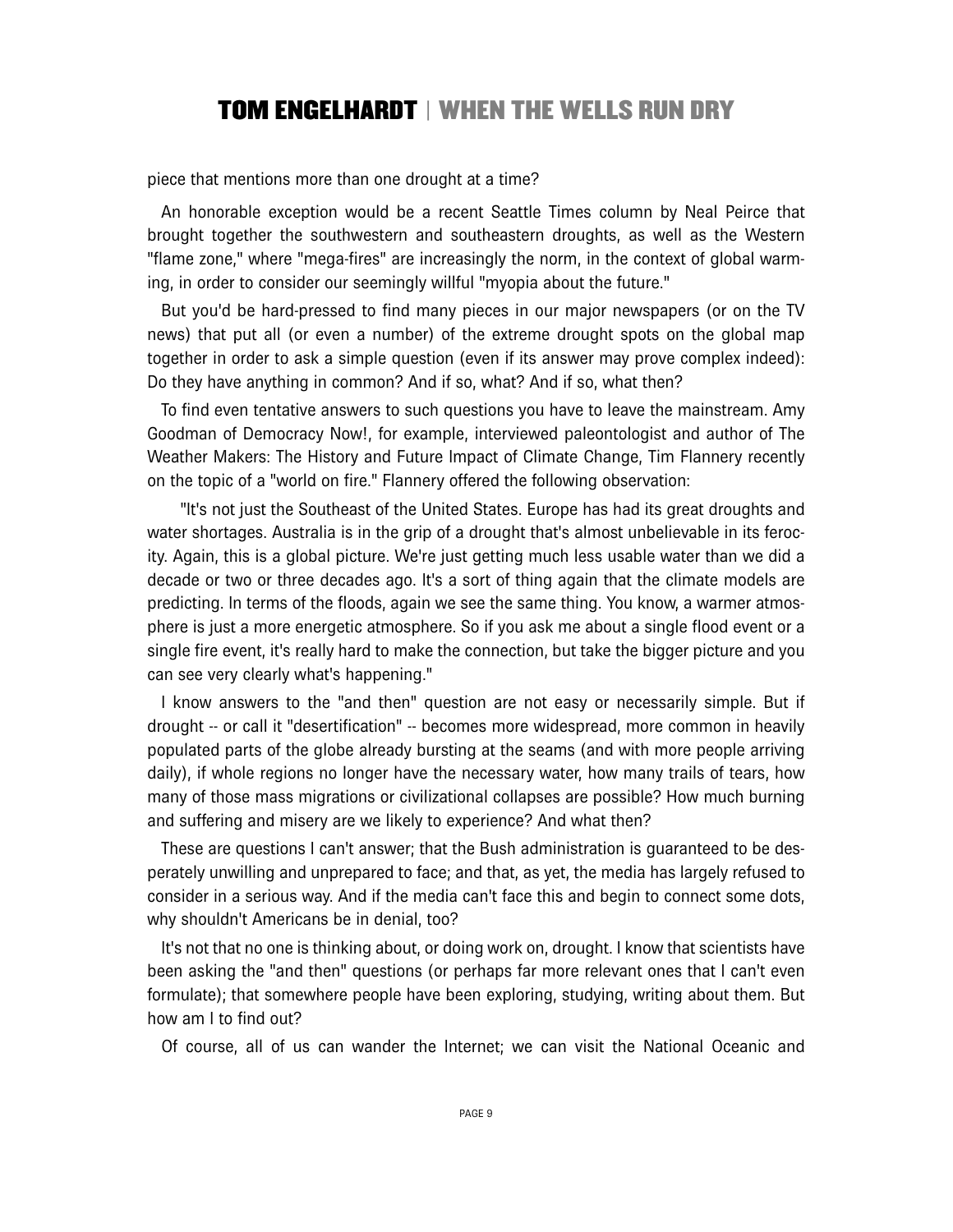Atmospheric Administration, which has just set up a new website to help encourage drought coverage; we can drop in at blogs like RealClimate.org and ClimateProgress.org, which make a habit of keeping up with, or ahead of, such stories; or even, for instance, the Georgia Drought website of the University of Georgia's College of Agricultural and Environmental Sciences; or we can keep an eye on a new organization of journalists (well covered recently on the NPR show "On the Media"), Circle of Blue, who are planning to concentrate on water issues. But, believe me, even when you get to some of these sites, you may find yourself in an unknown landscape with no obvious water holes in view and no guides to lead you there.

In the meantime, there may be no trail of tears out of Atlanta; there may even be rain in the city's near future for all any of us know; but it's clear enough that, globally and possibly nationally, tragedy awaits. It's time to call in the first team to ask some questions.

Honestly, I don't demand answers. Just a little investigation, some thought, and a glimpse or two over that precipice as the world turns.... and bakes and burns.